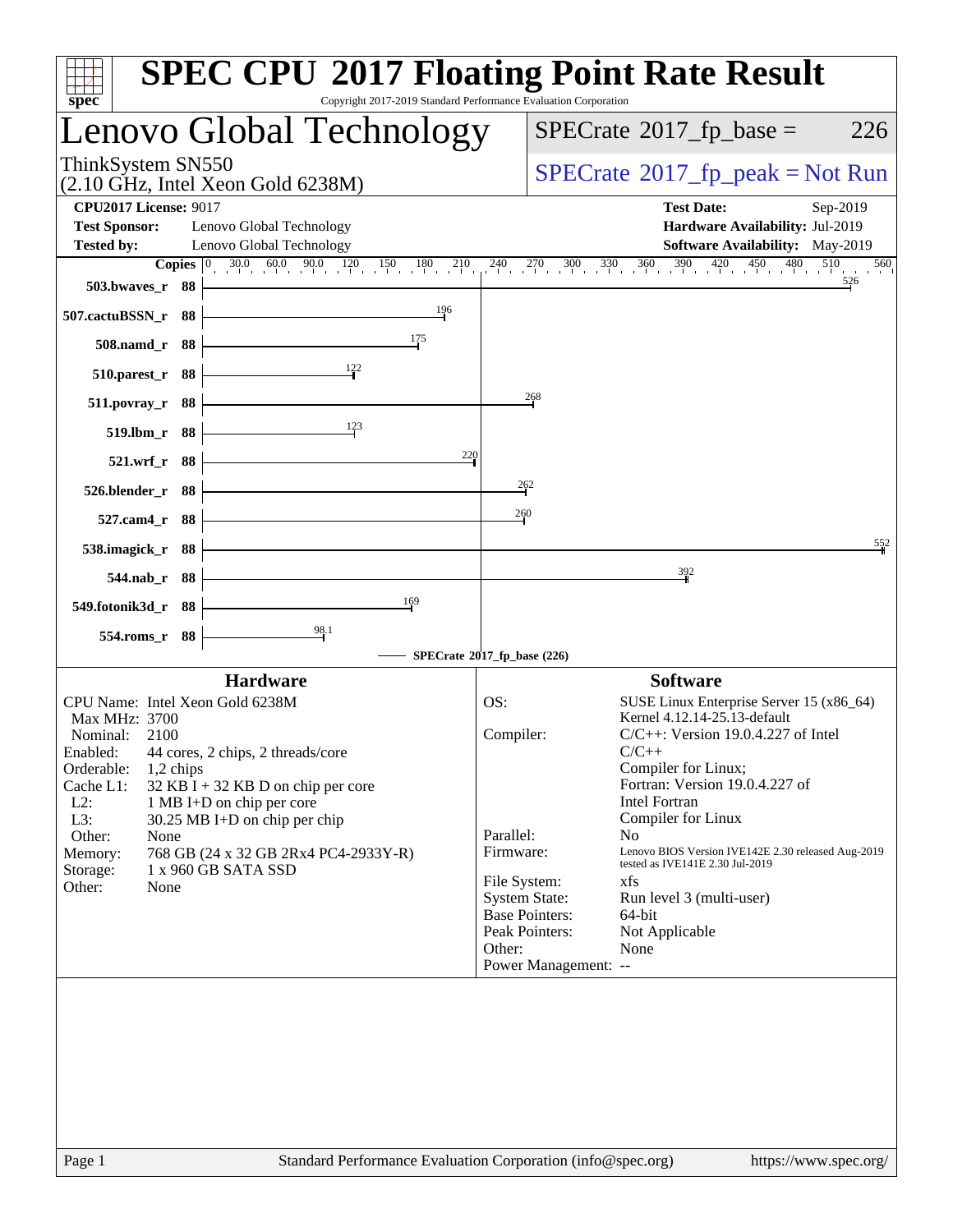

## Lenovo Global Technology

 $SPECTate$ <sup>®</sup>[2017\\_fp\\_base =](http://www.spec.org/auto/cpu2017/Docs/result-fields.html#SPECrate2017fpbase) 226

(2.10 GHz, Intel Xeon Gold 6238M) ThinkSystem SN550<br>  $(2.10 \text{ GHz. Intel Yoon Gold } 6238M)$  [SPECrate](http://www.spec.org/auto/cpu2017/Docs/result-fields.html#SPECrate2017fppeak)®[2017\\_fp\\_peak = N](http://www.spec.org/auto/cpu2017/Docs/result-fields.html#SPECrate2017fppeak)ot Run

**[Test Sponsor:](http://www.spec.org/auto/cpu2017/Docs/result-fields.html#TestSponsor)** Lenovo Global Technology **[Hardware Availability:](http://www.spec.org/auto/cpu2017/Docs/result-fields.html#HardwareAvailability)** Jul-2019

**[CPU2017 License:](http://www.spec.org/auto/cpu2017/Docs/result-fields.html#CPU2017License)** 9017 **[Test Date:](http://www.spec.org/auto/cpu2017/Docs/result-fields.html#TestDate)** Sep-2019 **[Tested by:](http://www.spec.org/auto/cpu2017/Docs/result-fields.html#Testedby)** Lenovo Global Technology **[Software Availability:](http://www.spec.org/auto/cpu2017/Docs/result-fields.html#SoftwareAvailability)** May-2019

### **[Results Table](http://www.spec.org/auto/cpu2017/Docs/result-fields.html#ResultsTable)**

|                                          | <b>Base</b>   |                |                |                | <b>Peak</b> |                |            |               |                |              |                |              |                |              |
|------------------------------------------|---------------|----------------|----------------|----------------|-------------|----------------|------------|---------------|----------------|--------------|----------------|--------------|----------------|--------------|
| <b>Benchmark</b>                         | <b>Copies</b> | <b>Seconds</b> | Ratio          | <b>Seconds</b> | Ratio       | <b>Seconds</b> | Ratio      | <b>Copies</b> | <b>Seconds</b> | <b>Ratio</b> | <b>Seconds</b> | <b>Ratio</b> | <b>Seconds</b> | <b>Ratio</b> |
| $503.bwaves_r$                           | 88            | 1678           | 526            | 1677           | 526         | 1679           | 525        |               |                |              |                |              |                |              |
| 507.cactuBSSN r                          | 88            | 568            | 196            | 570            | 195         | 569            | <u>196</u> |               |                |              |                |              |                |              |
| $508$ .namd $r$                          | 88            | 480            | 174            | 478            | 175         | 478            | 175        |               |                |              |                |              |                |              |
| 510.parest_r                             | 88            | 1880           | 122            | 1869           | 123         | 1886           | 122        |               |                |              |                |              |                |              |
| 511.povray_r                             | 88            | <u>766</u>     | 268            | 767            | 268         | 765            | 269        |               |                |              |                |              |                |              |
| 519.lbm r                                | 88            | 753            | <u>123</u>     | 753            | 123         | 754            | 123        |               |                |              |                |              |                |              |
| $521$ .wrf r                             | 88            | 897            | 220            | 894            | <u>220</u>  | 893            | 221        |               |                |              |                |              |                |              |
| 526.blender_r                            | 88            | 512            | 262            | 511            | <u>262</u>  | 511            | 262        |               |                |              |                |              |                |              |
| 527.cam4 r                               | 88            | 592            | 260            | 590            | 261         | 591            | 260        |               |                |              |                |              |                |              |
| 538.imagick_r                            | 88            | 397            | 552            | 397            | 551         | 396            | 553        |               |                |              |                |              |                |              |
| $544$ .nab r                             | 88            | 378            | 392            | 376            | 394         | 378            | 392        |               |                |              |                |              |                |              |
| 549.fotonik3d r                          | 88            | 2022           | 170            | 2026           | 169         | 2027           | 169        |               |                |              |                |              |                |              |
| $554$ .roms_r                            | 88            | 1422           | 98.3           | 1427           | 98.0        | 1425           | 98.1       |               |                |              |                |              |                |              |
| $SPECrate^{\circ}2017$ _fp_base =<br>226 |               |                |                |                |             |                |            |               |                |              |                |              |                |              |
| $SPECrate^{\circ}2017$ fp peak =         |               |                | <b>Not Run</b> |                |             |                |            |               |                |              |                |              |                |              |

Results appear in the [order in which they were run.](http://www.spec.org/auto/cpu2017/Docs/result-fields.html#RunOrder) Bold underlined text [indicates a median measurement.](http://www.spec.org/auto/cpu2017/Docs/result-fields.html#Median)

### **[Submit Notes](http://www.spec.org/auto/cpu2017/Docs/result-fields.html#SubmitNotes)**

 The numactl mechanism was used to bind copies to processors. The config file option 'submit' was used to generate numactl commands to bind each copy to a specific processor. For details, please see the config file.

### **[Operating System Notes](http://www.spec.org/auto/cpu2017/Docs/result-fields.html#OperatingSystemNotes)**

Stack size set to unlimited using "ulimit -s unlimited"

### **[General Notes](http://www.spec.org/auto/cpu2017/Docs/result-fields.html#GeneralNotes)**

Environment variables set by runcpu before the start of the run: LD\_LIBRARY\_PATH = "/home/cpu2017-1.0.5-ic19.0u4/lib/intel64"

 Binaries compiled on a system with 1x Intel Core i9-799X CPU + 32GB RAM memory using Redhat Enterprise Linux 7.5 Transparent Huge Pages enabled by default Prior to runcpu invocation Filesystem page cache synced and cleared with: sync; echo 3> /proc/sys/vm/drop\_caches runcpu command invoked through numactl i.e.: numactl --interleave=all runcpu <etc> NA: The test sponsor attests, as of date of publication, that CVE-2017-5754 (Meltdown) is mitigated in the system as tested and documented.

**(Continued on next page)**

| Page 2 | Standard Performance Evaluation Corporation (info@spec.org) | https://www.spec.org/ |
|--------|-------------------------------------------------------------|-----------------------|
|--------|-------------------------------------------------------------|-----------------------|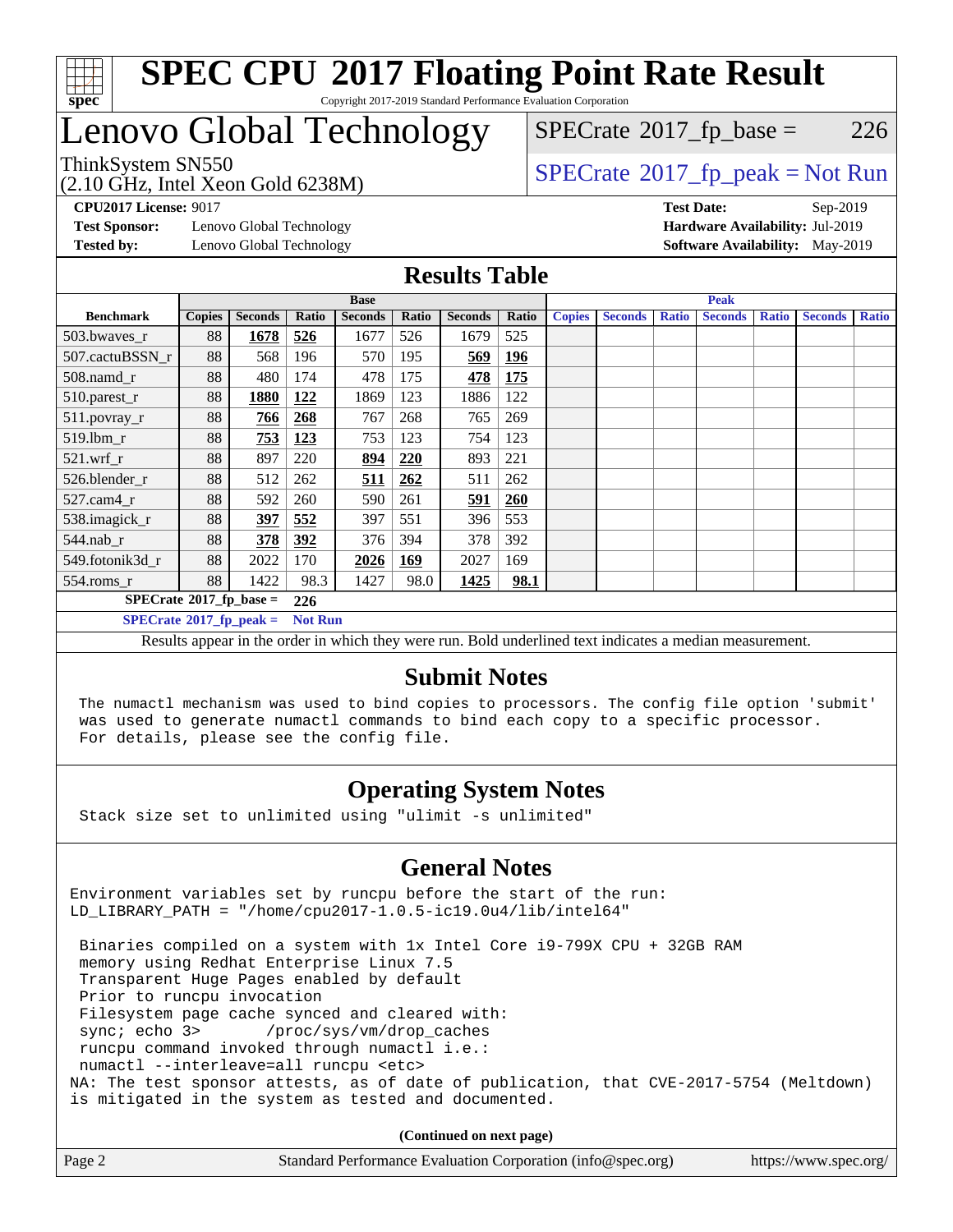

# **[SPEC CPU](http://www.spec.org/auto/cpu2017/Docs/result-fields.html#SPECCPU2017FloatingPointRateResult)[2017 Floating Point Rate Result](http://www.spec.org/auto/cpu2017/Docs/result-fields.html#SPECCPU2017FloatingPointRateResult)**

Copyright 2017-2019 Standard Performance Evaluation Corporation

## Lenovo Global Technology

 $SPECTate$ <sup>®</sup>[2017\\_fp\\_base =](http://www.spec.org/auto/cpu2017/Docs/result-fields.html#SPECrate2017fpbase) 226

(2.10 GHz, Intel Xeon Gold 6238M)

ThinkSystem SN550<br>  $SPECTR = Not Run 2017$  [SPECrate](http://www.spec.org/auto/cpu2017/Docs/result-fields.html#SPECrate2017fppeak)®[2017\\_fp\\_peak = N](http://www.spec.org/auto/cpu2017/Docs/result-fields.html#SPECrate2017fppeak)ot Run

**[Test Sponsor:](http://www.spec.org/auto/cpu2017/Docs/result-fields.html#TestSponsor)** Lenovo Global Technology **[Hardware Availability:](http://www.spec.org/auto/cpu2017/Docs/result-fields.html#HardwareAvailability)** Jul-2019 **[Tested by:](http://www.spec.org/auto/cpu2017/Docs/result-fields.html#Testedby)** Lenovo Global Technology **[Software Availability:](http://www.spec.org/auto/cpu2017/Docs/result-fields.html#SoftwareAvailability)** May-2019

**[CPU2017 License:](http://www.spec.org/auto/cpu2017/Docs/result-fields.html#CPU2017License)** 9017 **[Test Date:](http://www.spec.org/auto/cpu2017/Docs/result-fields.html#TestDate)** Sep-2019

### **[General Notes \(Continued\)](http://www.spec.org/auto/cpu2017/Docs/result-fields.html#GeneralNotes)**

Yes: The test sponsor attests, as of date of publication, that CVE-2017-5753 (Spectre variant 1) is mitigated in the system as tested and documented. Yes: The test sponsor attests, as of date of publication, that CVE-2017-5715 (Spectre variant 2) is mitigated in the system as tested and documented. Yes: The test sponsor attests, as of date of publication, that CVE-2018-3640 (Spectre variant 3a) is mitigated in the system as tested and documented. Yes: The test sponsor attests, as of date of publication, that CVE-2018-3639 (Spectre variant 4) is mitigated in the system as tested and documented.

### **[Platform Notes](http://www.spec.org/auto/cpu2017/Docs/result-fields.html#PlatformNotes)**

Page 3 Standard Performance Evaluation Corporation [\(info@spec.org\)](mailto:info@spec.org) <https://www.spec.org/> BIOS configuration: Choose Operating Mode set to Maximum Performance Trusted Execution Technology set to Enable SNC set to Enable CPU Frequency Limits set to Restrict Maximum Frequency Workload Configuration set to I/O Sensitive Sysinfo program /home/cpu2017-1.0.5-ic19.0u4/bin/sysinfo Rev: r5974 of 2018-05-19 9bcde8f2999c33d61f64985e45859ea9 running on linux-cq9p Thu Sep 5 15:35:53 2019 SUT (System Under Test) info as seen by some common utilities. For more information on this section, see <https://www.spec.org/cpu2017/Docs/config.html#sysinfo> From /proc/cpuinfo model name : Intel(R) Xeon(R) Gold 6238M CPU @ 2.10GHz 2 "physical id"s (chips) 88 "processors" cores, siblings (Caution: counting these is hw and system dependent. The following excerpts from /proc/cpuinfo might not be reliable. Use with caution.) cpu cores : 22 siblings : 44 physical 0: cores 0 1 2 3 4 5 8 9 10 11 12 16 17 18 19 20 21 24 25 26 27 28 physical 1: cores 0 1 2 3 4 5 8 9 10 11 12 16 17 18 19 20 21 24 25 26 27 28 From lscpu: Architecture: x86\_64 CPU op-mode(s): 32-bit, 64-bit Byte Order: Little Endian CPU(s): 88 On-line CPU(s) list: 0-87 Thread(s) per core: 2 Core(s) per socket: 22 Socket(s): 2 NUMA node(s): 4 **(Continued on next page)**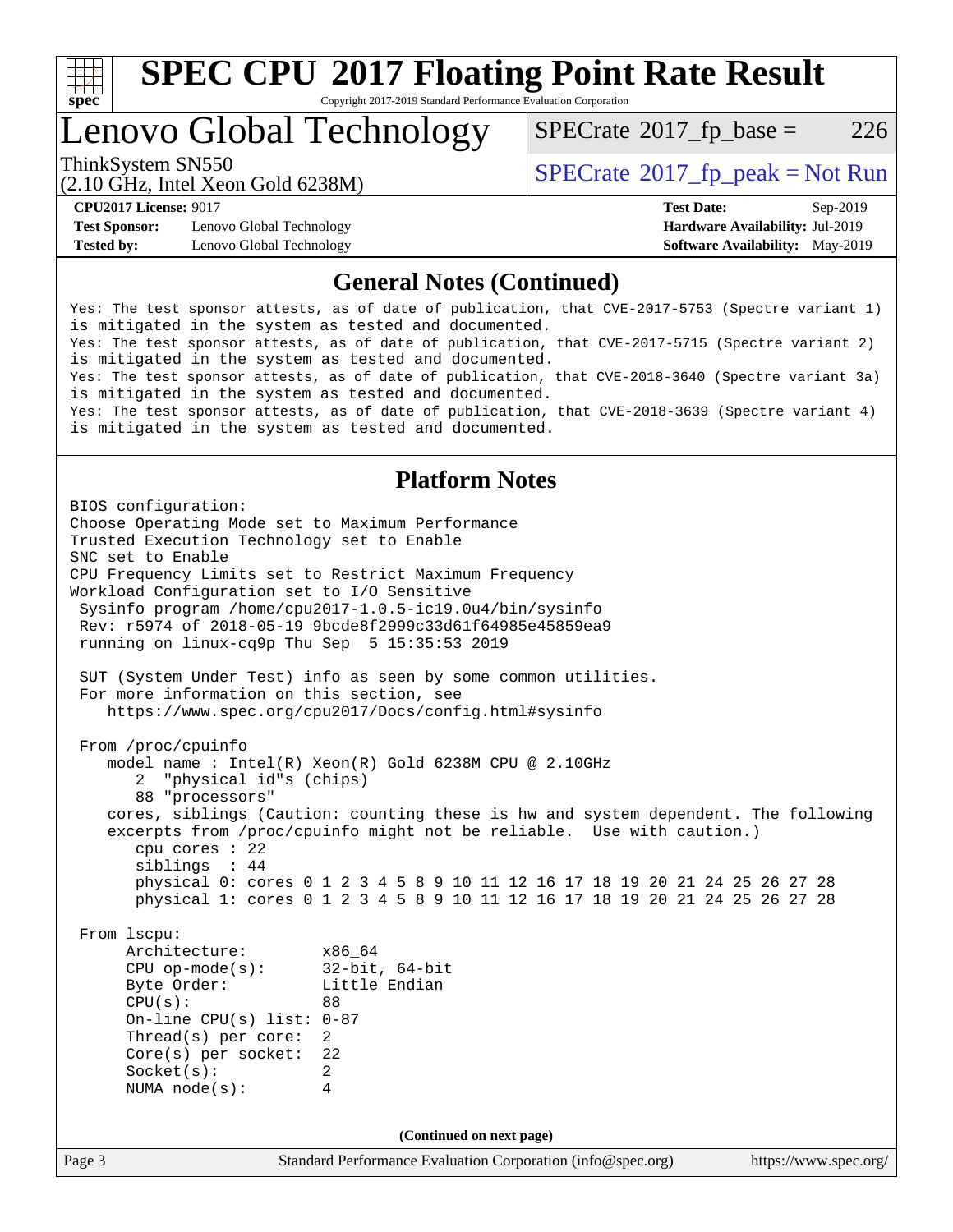

# **[SPEC CPU](http://www.spec.org/auto/cpu2017/Docs/result-fields.html#SPECCPU2017FloatingPointRateResult)[2017 Floating Point Rate Result](http://www.spec.org/auto/cpu2017/Docs/result-fields.html#SPECCPU2017FloatingPointRateResult)**

Copyright 2017-2019 Standard Performance Evaluation Corporation

## Lenovo Global Technology

 $SPECTate@2017_fp\_base = 226$ 

(2.10 GHz, Intel Xeon Gold 6238M)

ThinkSystem SN550<br>  $(2.10 \text{ GHz})$  Intel Xeon Gold 6238M)

**[CPU2017 License:](http://www.spec.org/auto/cpu2017/Docs/result-fields.html#CPU2017License)** 9017 **[Test Date:](http://www.spec.org/auto/cpu2017/Docs/result-fields.html#TestDate)** Sep-2019

**[Test Sponsor:](http://www.spec.org/auto/cpu2017/Docs/result-fields.html#TestSponsor)** Lenovo Global Technology **[Hardware Availability:](http://www.spec.org/auto/cpu2017/Docs/result-fields.html#HardwareAvailability)** Jul-2019 **[Tested by:](http://www.spec.org/auto/cpu2017/Docs/result-fields.html#Testedby)** Lenovo Global Technology **[Software Availability:](http://www.spec.org/auto/cpu2017/Docs/result-fields.html#SoftwareAvailability)** May-2019

#### **[Platform Notes \(Continued\)](http://www.spec.org/auto/cpu2017/Docs/result-fields.html#PlatformNotes)**

| Vendor ID:                                                                           | GenuineIntel                                                                         |  |  |  |  |  |
|--------------------------------------------------------------------------------------|--------------------------------------------------------------------------------------|--|--|--|--|--|
| CPU family:                                                                          | 6                                                                                    |  |  |  |  |  |
| Model:                                                                               | 85                                                                                   |  |  |  |  |  |
| Model name:                                                                          | Intel(R) Xeon(R) Gold 6238M CPU @ 2.10GHz                                            |  |  |  |  |  |
| Stepping:                                                                            | 7                                                                                    |  |  |  |  |  |
| CPU MHz:                                                                             | 2100.000                                                                             |  |  |  |  |  |
| CPU max MHz:                                                                         | 3700.0000                                                                            |  |  |  |  |  |
| CPU min MHz:                                                                         | 1000.0000                                                                            |  |  |  |  |  |
| BogoMIPS:                                                                            | 4200.00                                                                              |  |  |  |  |  |
| Virtualization:                                                                      | $VT - x$                                                                             |  |  |  |  |  |
| L1d cache:                                                                           | 32K                                                                                  |  |  |  |  |  |
| Lli cache:                                                                           | 32K                                                                                  |  |  |  |  |  |
| L2 cache:                                                                            | 1024K                                                                                |  |  |  |  |  |
| L3 cache:                                                                            | 30976K                                                                               |  |  |  |  |  |
| NUMA $node0$ $CPU(s):$                                                               | $0-2, 6-8, 11-13, 17, 18, 44-46, 50-52, 55-57, 61, 62$                               |  |  |  |  |  |
| NUMA nodel CPU(s):                                                                   | $3-5, 9, 10, 14-16, 19-21, 47-49, 53, 54, 58-60, 63-65$                              |  |  |  |  |  |
| NUMA $node2$ $CPU(s):$                                                               | 22-24, 28-30, 33-35, 39, 40, 66-68, 72-74, 77-79, 83, 84                             |  |  |  |  |  |
| NUMA $node3$ CPU $(s)$ :                                                             | 25-27, 31, 32, 36-38, 41-43, 69-71, 75, 76, 80-82, 85-87                             |  |  |  |  |  |
| Flags:                                                                               | fpu vme de pse tsc msr pae mce cx8 apic sep mtrr pge mca cmov                        |  |  |  |  |  |
|                                                                                      | pat pse36 clflush dts acpi mmx fxsr sse sse2 ss ht tm pbe syscall nx pdpelgb rdtscp  |  |  |  |  |  |
|                                                                                      | lm constant_tsc art arch_perfmon pebs bts rep_good nopl xtopology nonstop_tsc cpuid  |  |  |  |  |  |
|                                                                                      | aperfmperf pni pclmulqdq dtes64 ds_cpl vmx smx est tm2 ssse3 sdbg fma cx16 xtpr pdcm |  |  |  |  |  |
|                                                                                      | pcid dca sse4_1 sse4_2 x2apic movbe popcnt tsc_deadline_timer aes xsave avx f16c     |  |  |  |  |  |
|                                                                                      | rdrand lahf_lm abm 3dnowprefetch cpuid_fault epb cat_13 cdp_13 invpcid_single        |  |  |  |  |  |
|                                                                                      | intel_ppin ssbd mba ibrs ibpb stibp tpr_shadow vnmi flexpriority ept vpid fsgsbase   |  |  |  |  |  |
|                                                                                      | tsc_adjust bmil hle avx2 smep bmi2 erms invpcid rtm cqm mpx rdt_a avx512f avx512dq   |  |  |  |  |  |
| rdseed adx smap clflushopt clwb intel_pt avx512cd avx512bw avx512vl xsaveopt xsavec  |                                                                                      |  |  |  |  |  |
| xgetbvl xsaves cqm_llc cqm_occup_llc cqm_mbm_total cqm_mbm_local dtherm ida arat pln |                                                                                      |  |  |  |  |  |
| pts pku ospke avx512_vnni flush_lld arch_capabilities                                |                                                                                      |  |  |  |  |  |
|                                                                                      |                                                                                      |  |  |  |  |  |
| /proc/cpuinfo cache data                                                             |                                                                                      |  |  |  |  |  |
| cache size : 30976 KB                                                                |                                                                                      |  |  |  |  |  |
|                                                                                      |                                                                                      |  |  |  |  |  |
| From numactl --hardware WARNING: a numactl 'node' might or might not correspond to a |                                                                                      |  |  |  |  |  |
| physical chip.                                                                       |                                                                                      |  |  |  |  |  |
| $available: 4 nodes (0-3)$                                                           |                                                                                      |  |  |  |  |  |
|                                                                                      | node 0 cpus: 0 1 2 6 7 8 11 12 13 17 18 44 45 46 50 51 52 55 56 57 61 62             |  |  |  |  |  |
| node 0 size: 193132 MB                                                               |                                                                                      |  |  |  |  |  |
| node 0 free: 186955 MB                                                               |                                                                                      |  |  |  |  |  |
| node 1 cpus: 3 4 5 9 10 14 15 16 19 20 21 47 48 49 53 54 58 59 60 63 64 65           |                                                                                      |  |  |  |  |  |
| node 1 size: 193521 MB                                                               |                                                                                      |  |  |  |  |  |
| node 1 free: 192889 MB                                                               |                                                                                      |  |  |  |  |  |
| node 2 cpus: 22 23 24 28 29 30 33 34 35 39 40 66 67 68 72 73 74 77 78 79 83 84       |                                                                                      |  |  |  |  |  |
| node 2 size: 193492 MB                                                               |                                                                                      |  |  |  |  |  |
| node 2 free: 193228 MB                                                               |                                                                                      |  |  |  |  |  |
|                                                                                      | node 3 cpus: 25 26 27 31 32 36 37 38 41 42 43 69 70 71 75 76 80 81 82 85 86 87       |  |  |  |  |  |
| node 3 size: 193518 MB                                                               |                                                                                      |  |  |  |  |  |
|                                                                                      |                                                                                      |  |  |  |  |  |
| (Continued on next page)                                                             |                                                                                      |  |  |  |  |  |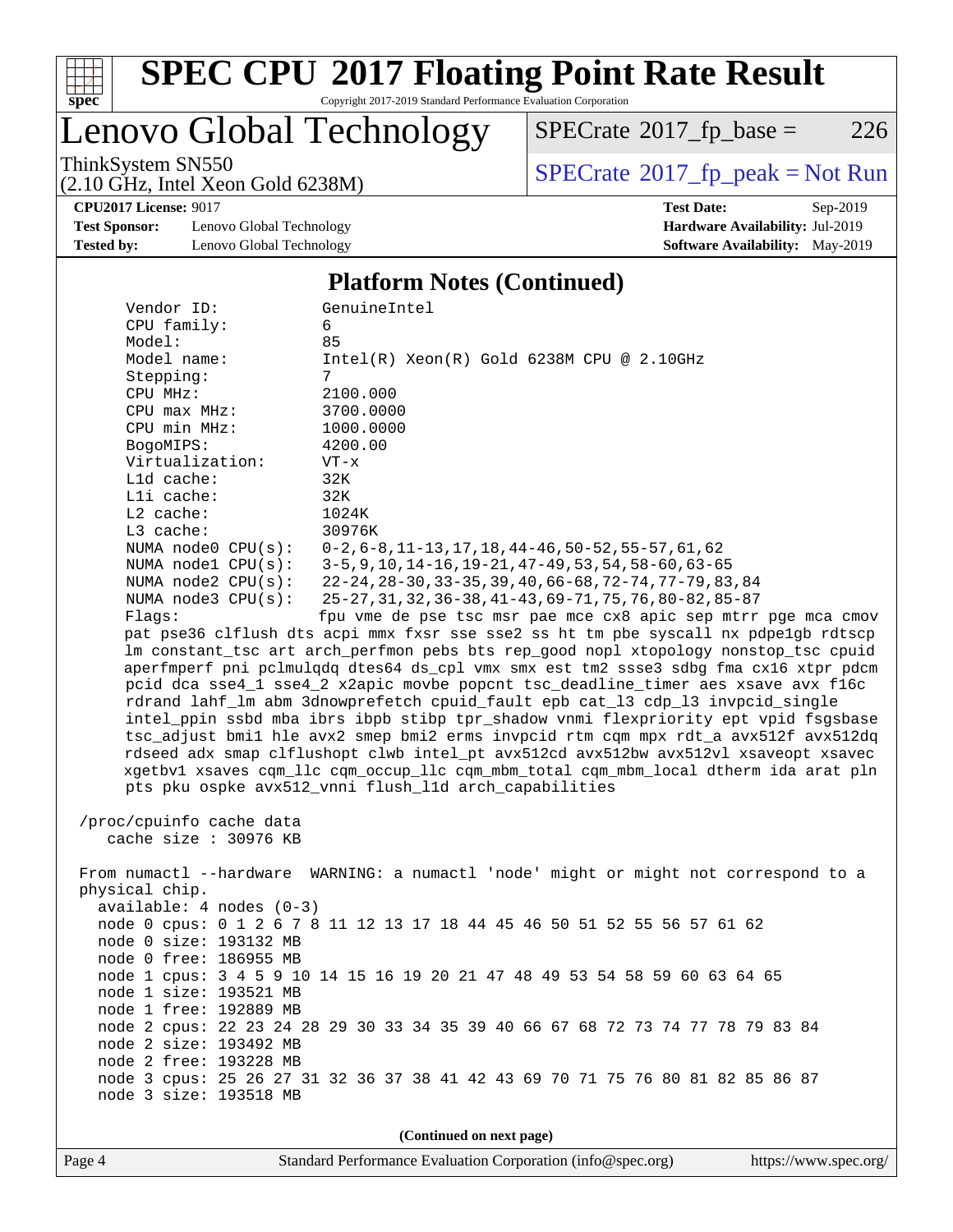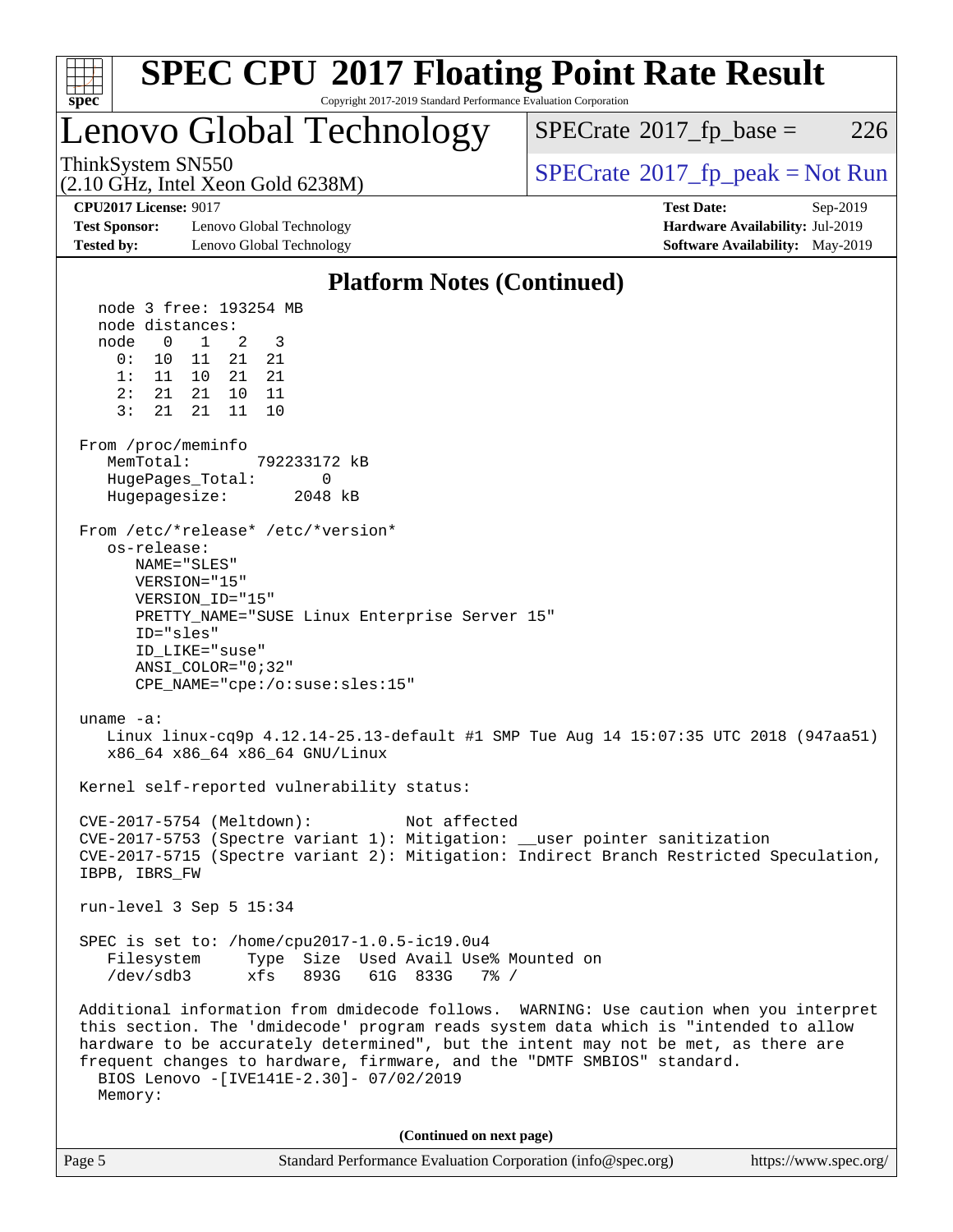

# **[SPEC CPU](http://www.spec.org/auto/cpu2017/Docs/result-fields.html#SPECCPU2017FloatingPointRateResult)[2017 Floating Point Rate Result](http://www.spec.org/auto/cpu2017/Docs/result-fields.html#SPECCPU2017FloatingPointRateResult)**

Copyright 2017-2019 Standard Performance Evaluation Corporation

## Lenovo Global Technology

 $SPECTate@2017_fp\_base = 226$ 

(2.10 GHz, Intel Xeon Gold 6238M)

ThinkSystem SN550<br>  $(2.10 \text{ GHz})$  Intel Xeon Gold 6238M)

**[Test Sponsor:](http://www.spec.org/auto/cpu2017/Docs/result-fields.html#TestSponsor)** Lenovo Global Technology **[Hardware Availability:](http://www.spec.org/auto/cpu2017/Docs/result-fields.html#HardwareAvailability)** Jul-2019 **[Tested by:](http://www.spec.org/auto/cpu2017/Docs/result-fields.html#Testedby)** Lenovo Global Technology **[Software Availability:](http://www.spec.org/auto/cpu2017/Docs/result-fields.html#SoftwareAvailability)** May-2019

**[CPU2017 License:](http://www.spec.org/auto/cpu2017/Docs/result-fields.html#CPU2017License)** 9017 **[Test Date:](http://www.spec.org/auto/cpu2017/Docs/result-fields.html#TestDate)** Sep-2019

### **[Platform Notes \(Continued\)](http://www.spec.org/auto/cpu2017/Docs/result-fields.html#PlatformNotes)**

24x Samsung M393A4K40CB2-CVF 32 GB 2 rank 2933

(End of data from sysinfo program)

### **[Compiler Version Notes](http://www.spec.org/auto/cpu2017/Docs/result-fields.html#CompilerVersionNotes)**

| Standard Performance Evaluation Corporation (info@spec.org)<br>https://www.spec.org/<br>Page 6                                                  |
|-------------------------------------------------------------------------------------------------------------------------------------------------|
| (Continued on next page)                                                                                                                        |
|                                                                                                                                                 |
| Copyright (C) 1985-2019 Intel Corporation. All rights reserved.                                                                                 |
| 64, Version 19.0.4.227 Build 20190416                                                                                                           |
| Copyright (C) 1985-2019 Intel Corporation. All rights reserved.<br>$Intel(R)$ Fortran Intel(R) 64 Compiler for applications running on Intel(R) |
| Version 19.0.4.227 Build 20190416                                                                                                               |
| Intel(R) C Intel(R) 64 Compiler for applications running on Intel(R) 64,                                                                        |
| Version 19.0.4.227 Build 20190416<br>Copyright (C) 1985-2019 Intel Corporation. All rights reserved.                                            |
| Intel(R) $C++$ Intel(R) 64 Compiler for applications running on Intel(R) 64,                                                                    |
|                                                                                                                                                 |
| $C++$ , C, Fortran   507.cactuBSSN_r(base)                                                                                                      |
|                                                                                                                                                 |
| Version 19.0.4.227 Build 20190416<br>Copyright (C) 1985-2019 Intel Corporation. All rights reserved.                                            |
| Intel(R) C Intel(R) 64 Compiler for applications running on Intel(R) 64,                                                                        |
| Version 19.0.4.227 Build 20190416<br>Copyright (C) 1985-2019 Intel Corporation. All rights reserved.                                            |
| Intel(R) $C++$ Intel(R) 64 Compiler for applications running on Intel(R) 64,                                                                    |
| C++, C $  511.povray_r(base) 526.blender_r(base)$                                                                                               |
|                                                                                                                                                 |
| Copyright (C) 1985-2019 Intel Corporation. All rights reserved.                                                                                 |
| Intel(R) $C++$ Intel(R) 64 Compiler for applications running on Intel(R) 64,<br>Version 19.0.4.227 Build 20190416                               |
| $508.namd_r(base) 510.parest_r(base)$<br>$C++$                                                                                                  |
|                                                                                                                                                 |
|                                                                                                                                                 |
| Version 19.0.4.227 Build 20190416<br>Copyright (C) 1985-2019 Intel Corporation. All rights reserved.                                            |
| Intel(R) C Intel(R) 64 Compiler for applications running on Intel(R) 64,                                                                        |
| $519.1bm_r(base) 538.imagick_r(base) 544. nab_r(base)$<br>C                                                                                     |
|                                                                                                                                                 |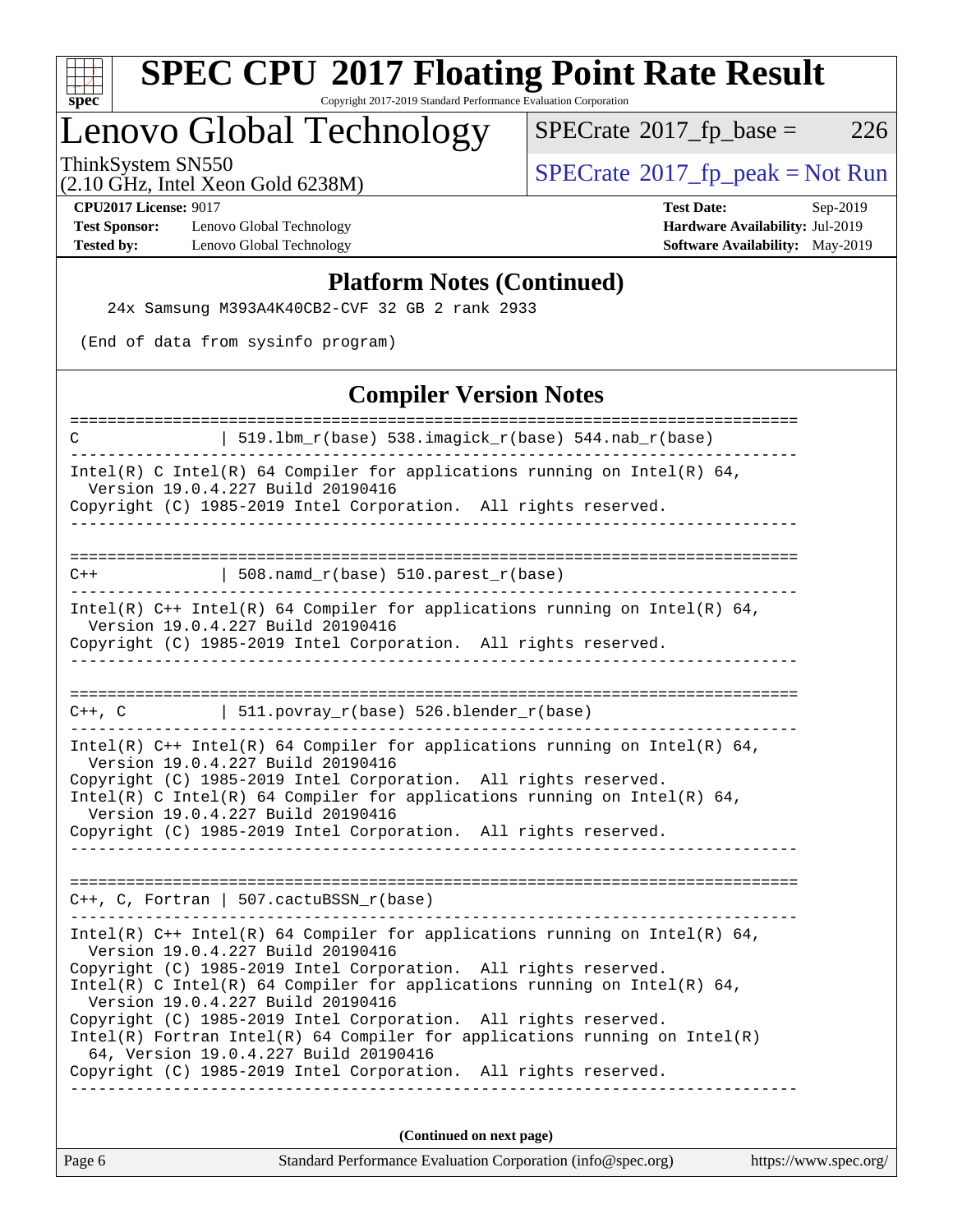

## Lenovo Global Technology

 $SPECTate$ <sup>®</sup>[2017\\_fp\\_base =](http://www.spec.org/auto/cpu2017/Docs/result-fields.html#SPECrate2017fpbase) 226

(2.10 GHz, Intel Xeon Gold 6238M)

ThinkSystem SN550<br>  $\begin{array}{c}\n\text{SPECrate} \textcirc 2017\_fp\_peak = Not Run \\
\text{SPECrate} \textcirc 2017\_fp\_peak = Not Run\n\end{array}$  $\begin{array}{c}\n\text{SPECrate} \textcirc 2017\_fp\_peak = Not Run \\
\text{SPECrate} \textcirc 2017\_fp\_peak = Not Run\n\end{array}$  $\begin{array}{c}\n\text{SPECrate} \textcirc 2017\_fp\_peak = Not Run \\
\text{SPECrate} \textcirc 2017\_fp\_peak = Not Run\n\end{array}$ 

**[Test Sponsor:](http://www.spec.org/auto/cpu2017/Docs/result-fields.html#TestSponsor)** Lenovo Global Technology **[Hardware Availability:](http://www.spec.org/auto/cpu2017/Docs/result-fields.html#HardwareAvailability)** Jul-2019 **[Tested by:](http://www.spec.org/auto/cpu2017/Docs/result-fields.html#Testedby)** Lenovo Global Technology **[Software Availability:](http://www.spec.org/auto/cpu2017/Docs/result-fields.html#SoftwareAvailability)** May-2019

**[CPU2017 License:](http://www.spec.org/auto/cpu2017/Docs/result-fields.html#CPU2017License)** 9017 **[Test Date:](http://www.spec.org/auto/cpu2017/Docs/result-fields.html#TestDate)** Sep-2019

### **[Compiler Version Notes \(Continued\)](http://www.spec.org/auto/cpu2017/Docs/result-fields.html#CompilerVersionNotes)**

| 503.bwaves $r(base)$ 549.fotonik3d $r(base)$ 554.roms $r(base)$<br>Fortran                                                                                                                                                                                         |  |  |  |  |  |  |
|--------------------------------------------------------------------------------------------------------------------------------------------------------------------------------------------------------------------------------------------------------------------|--|--|--|--|--|--|
| Intel(R) Fortran Intel(R) 64 Compiler for applications running on Intel(R)<br>64, Version 19.0.4.227 Build 20190416<br>Copyright (C) 1985-2019 Intel Corporation. All rights reserved.                                                                             |  |  |  |  |  |  |
|                                                                                                                                                                                                                                                                    |  |  |  |  |  |  |
| Fortran, $C = \vert 521. \text{wrf } r(\text{base}) 527. \text{cam4 } r(\text{base})$                                                                                                                                                                              |  |  |  |  |  |  |
| Intel(R) Fortran Intel(R) 64 Compiler for applications running on Intel(R)<br>64, Version 19.0.4.227 Build 20190416<br>Copyright (C) 1985-2019 Intel Corporation. All rights reserved.<br>Intel(R) C Intel(R) 64 Compiler for applications running on Intel(R) 64, |  |  |  |  |  |  |
| Version 19.0.4.227 Build 20190416                                                                                                                                                                                                                                  |  |  |  |  |  |  |
| Copyright (C) 1985-2019 Intel Corporation. All rights reserved.                                                                                                                                                                                                    |  |  |  |  |  |  |

### **[Base Compiler Invocation](http://www.spec.org/auto/cpu2017/Docs/result-fields.html#BaseCompilerInvocation)**

[C benchmarks](http://www.spec.org/auto/cpu2017/Docs/result-fields.html#Cbenchmarks): [icc -m64 -std=c11](http://www.spec.org/cpu2017/results/res2019q4/cpu2017-20190917-18271.flags.html#user_CCbase_intel_icc_64bit_c11_33ee0cdaae7deeeab2a9725423ba97205ce30f63b9926c2519791662299b76a0318f32ddfffdc46587804de3178b4f9328c46fa7c2b0cd779d7a61945c91cd35)

[C++ benchmarks:](http://www.spec.org/auto/cpu2017/Docs/result-fields.html#CXXbenchmarks) [icpc -m64](http://www.spec.org/cpu2017/results/res2019q4/cpu2017-20190917-18271.flags.html#user_CXXbase_intel_icpc_64bit_4ecb2543ae3f1412ef961e0650ca070fec7b7afdcd6ed48761b84423119d1bf6bdf5cad15b44d48e7256388bc77273b966e5eb805aefd121eb22e9299b2ec9d9)

[Fortran benchmarks](http://www.spec.org/auto/cpu2017/Docs/result-fields.html#Fortranbenchmarks): [ifort -m64](http://www.spec.org/cpu2017/results/res2019q4/cpu2017-20190917-18271.flags.html#user_FCbase_intel_ifort_64bit_24f2bb282fbaeffd6157abe4f878425411749daecae9a33200eee2bee2fe76f3b89351d69a8130dd5949958ce389cf37ff59a95e7a40d588e8d3a57e0c3fd751)

[Benchmarks using both Fortran and C](http://www.spec.org/auto/cpu2017/Docs/result-fields.html#BenchmarksusingbothFortranandC): [ifort -m64](http://www.spec.org/cpu2017/results/res2019q4/cpu2017-20190917-18271.flags.html#user_CC_FCbase_intel_ifort_64bit_24f2bb282fbaeffd6157abe4f878425411749daecae9a33200eee2bee2fe76f3b89351d69a8130dd5949958ce389cf37ff59a95e7a40d588e8d3a57e0c3fd751) [icc -m64 -std=c11](http://www.spec.org/cpu2017/results/res2019q4/cpu2017-20190917-18271.flags.html#user_CC_FCbase_intel_icc_64bit_c11_33ee0cdaae7deeeab2a9725423ba97205ce30f63b9926c2519791662299b76a0318f32ddfffdc46587804de3178b4f9328c46fa7c2b0cd779d7a61945c91cd35)

[Benchmarks using both C and C++](http://www.spec.org/auto/cpu2017/Docs/result-fields.html#BenchmarksusingbothCandCXX): [icpc -m64](http://www.spec.org/cpu2017/results/res2019q4/cpu2017-20190917-18271.flags.html#user_CC_CXXbase_intel_icpc_64bit_4ecb2543ae3f1412ef961e0650ca070fec7b7afdcd6ed48761b84423119d1bf6bdf5cad15b44d48e7256388bc77273b966e5eb805aefd121eb22e9299b2ec9d9) [icc -m64 -std=c11](http://www.spec.org/cpu2017/results/res2019q4/cpu2017-20190917-18271.flags.html#user_CC_CXXbase_intel_icc_64bit_c11_33ee0cdaae7deeeab2a9725423ba97205ce30f63b9926c2519791662299b76a0318f32ddfffdc46587804de3178b4f9328c46fa7c2b0cd779d7a61945c91cd35)

[Benchmarks using Fortran, C, and C++:](http://www.spec.org/auto/cpu2017/Docs/result-fields.html#BenchmarksusingFortranCandCXX) [icpc -m64](http://www.spec.org/cpu2017/results/res2019q4/cpu2017-20190917-18271.flags.html#user_CC_CXX_FCbase_intel_icpc_64bit_4ecb2543ae3f1412ef961e0650ca070fec7b7afdcd6ed48761b84423119d1bf6bdf5cad15b44d48e7256388bc77273b966e5eb805aefd121eb22e9299b2ec9d9) [icc -m64 -std=c11](http://www.spec.org/cpu2017/results/res2019q4/cpu2017-20190917-18271.flags.html#user_CC_CXX_FCbase_intel_icc_64bit_c11_33ee0cdaae7deeeab2a9725423ba97205ce30f63b9926c2519791662299b76a0318f32ddfffdc46587804de3178b4f9328c46fa7c2b0cd779d7a61945c91cd35) [ifort -m64](http://www.spec.org/cpu2017/results/res2019q4/cpu2017-20190917-18271.flags.html#user_CC_CXX_FCbase_intel_ifort_64bit_24f2bb282fbaeffd6157abe4f878425411749daecae9a33200eee2bee2fe76f3b89351d69a8130dd5949958ce389cf37ff59a95e7a40d588e8d3a57e0c3fd751)

### **[Base Portability Flags](http://www.spec.org/auto/cpu2017/Docs/result-fields.html#BasePortabilityFlags)**

503.bwaves\_r: [-DSPEC\\_LP64](http://www.spec.org/cpu2017/results/res2019q4/cpu2017-20190917-18271.flags.html#suite_basePORTABILITY503_bwaves_r_DSPEC_LP64)

**(Continued on next page)**

Page 7 Standard Performance Evaluation Corporation [\(info@spec.org\)](mailto:info@spec.org) <https://www.spec.org/>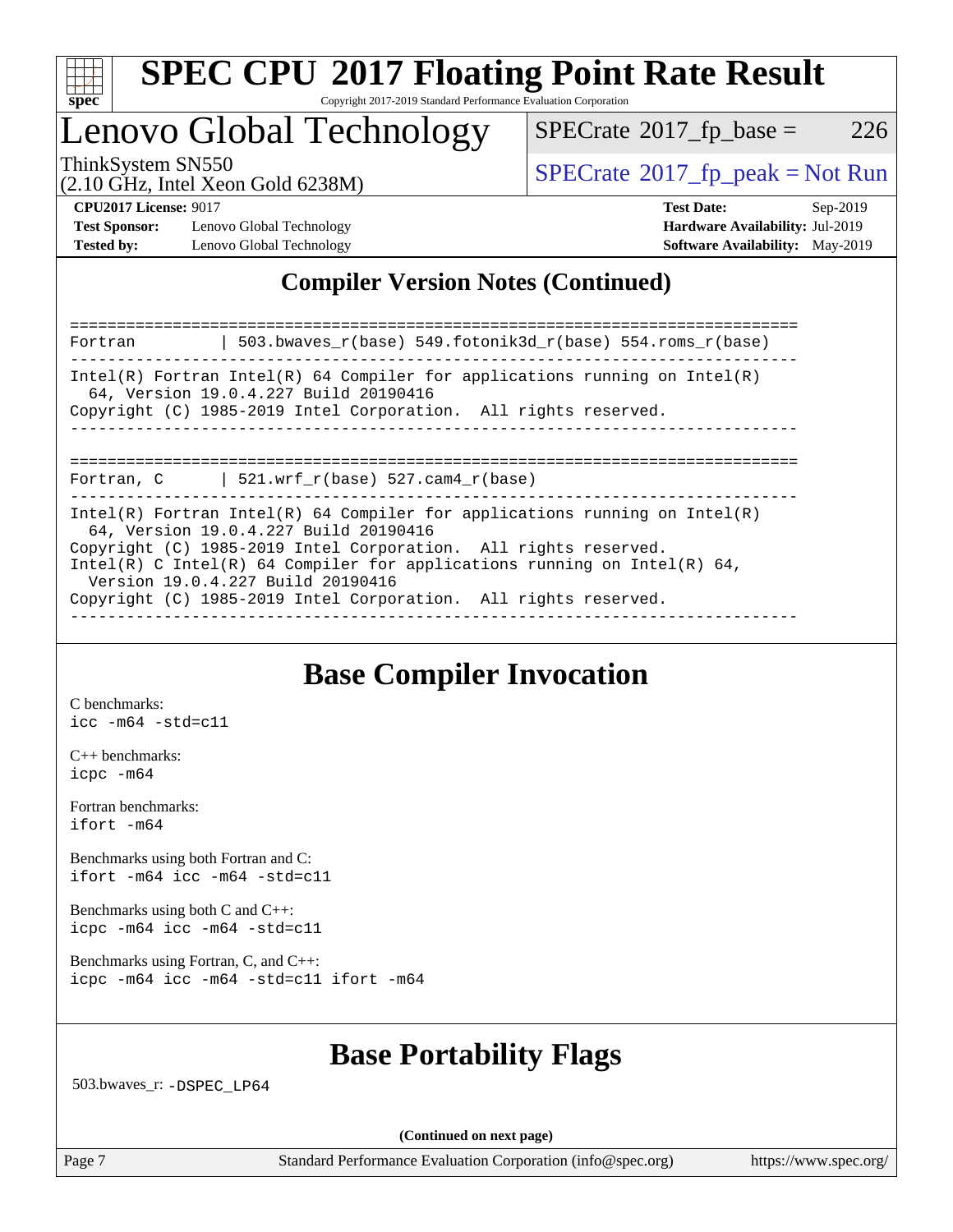

Lenovo Global Technology

 $SPECTate$ <sup>®</sup>[2017\\_fp\\_base =](http://www.spec.org/auto/cpu2017/Docs/result-fields.html#SPECrate2017fpbase) 226

(2.10 GHz, Intel Xeon Gold 6238M)

ThinkSystem SN550<br>  $SPECTR_{10}$  [SPECrate](http://www.spec.org/auto/cpu2017/Docs/result-fields.html#SPECrate2017fppeak)®[2017\\_fp\\_peak = N](http://www.spec.org/auto/cpu2017/Docs/result-fields.html#SPECrate2017fppeak)ot Run

**[Test Sponsor:](http://www.spec.org/auto/cpu2017/Docs/result-fields.html#TestSponsor)** Lenovo Global Technology **[Hardware Availability:](http://www.spec.org/auto/cpu2017/Docs/result-fields.html#HardwareAvailability)** Jul-2019 **[Tested by:](http://www.spec.org/auto/cpu2017/Docs/result-fields.html#Testedby)** Lenovo Global Technology **[Software Availability:](http://www.spec.org/auto/cpu2017/Docs/result-fields.html#SoftwareAvailability)** May-2019

**[CPU2017 License:](http://www.spec.org/auto/cpu2017/Docs/result-fields.html#CPU2017License)** 9017 **[Test Date:](http://www.spec.org/auto/cpu2017/Docs/result-fields.html#TestDate)** Sep-2019

### **[Base Portability Flags \(Continued\)](http://www.spec.org/auto/cpu2017/Docs/result-fields.html#BasePortabilityFlags)**

 507.cactuBSSN\_r: [-DSPEC\\_LP64](http://www.spec.org/cpu2017/results/res2019q4/cpu2017-20190917-18271.flags.html#suite_basePORTABILITY507_cactuBSSN_r_DSPEC_LP64) 508.namd\_r: [-DSPEC\\_LP64](http://www.spec.org/cpu2017/results/res2019q4/cpu2017-20190917-18271.flags.html#suite_basePORTABILITY508_namd_r_DSPEC_LP64) 510.parest\_r: [-DSPEC\\_LP64](http://www.spec.org/cpu2017/results/res2019q4/cpu2017-20190917-18271.flags.html#suite_basePORTABILITY510_parest_r_DSPEC_LP64) 511.povray\_r: [-DSPEC\\_LP64](http://www.spec.org/cpu2017/results/res2019q4/cpu2017-20190917-18271.flags.html#suite_basePORTABILITY511_povray_r_DSPEC_LP64) 519.lbm\_r: [-DSPEC\\_LP64](http://www.spec.org/cpu2017/results/res2019q4/cpu2017-20190917-18271.flags.html#suite_basePORTABILITY519_lbm_r_DSPEC_LP64) 521.wrf\_r: [-DSPEC\\_LP64](http://www.spec.org/cpu2017/results/res2019q4/cpu2017-20190917-18271.flags.html#suite_basePORTABILITY521_wrf_r_DSPEC_LP64) [-DSPEC\\_CASE\\_FLAG](http://www.spec.org/cpu2017/results/res2019q4/cpu2017-20190917-18271.flags.html#b521.wrf_r_baseCPORTABILITY_DSPEC_CASE_FLAG) [-convert big\\_endian](http://www.spec.org/cpu2017/results/res2019q4/cpu2017-20190917-18271.flags.html#user_baseFPORTABILITY521_wrf_r_convert_big_endian_c3194028bc08c63ac5d04de18c48ce6d347e4e562e8892b8bdbdc0214820426deb8554edfa529a3fb25a586e65a3d812c835984020483e7e73212c4d31a38223) 526.blender\_r: [-DSPEC\\_LP64](http://www.spec.org/cpu2017/results/res2019q4/cpu2017-20190917-18271.flags.html#suite_basePORTABILITY526_blender_r_DSPEC_LP64) [-DSPEC\\_LINUX](http://www.spec.org/cpu2017/results/res2019q4/cpu2017-20190917-18271.flags.html#b526.blender_r_baseCPORTABILITY_DSPEC_LINUX) [-funsigned-char](http://www.spec.org/cpu2017/results/res2019q4/cpu2017-20190917-18271.flags.html#user_baseCPORTABILITY526_blender_r_force_uchar_40c60f00ab013830e2dd6774aeded3ff59883ba5a1fc5fc14077f794d777847726e2a5858cbc7672e36e1b067e7e5c1d9a74f7176df07886a243d7cc18edfe67) 527.cam4\_r: [-DSPEC\\_LP64](http://www.spec.org/cpu2017/results/res2019q4/cpu2017-20190917-18271.flags.html#suite_basePORTABILITY527_cam4_r_DSPEC_LP64) [-DSPEC\\_CASE\\_FLAG](http://www.spec.org/cpu2017/results/res2019q4/cpu2017-20190917-18271.flags.html#b527.cam4_r_baseCPORTABILITY_DSPEC_CASE_FLAG) 538.imagick\_r: [-DSPEC\\_LP64](http://www.spec.org/cpu2017/results/res2019q4/cpu2017-20190917-18271.flags.html#suite_basePORTABILITY538_imagick_r_DSPEC_LP64) 544.nab\_r: [-DSPEC\\_LP64](http://www.spec.org/cpu2017/results/res2019q4/cpu2017-20190917-18271.flags.html#suite_basePORTABILITY544_nab_r_DSPEC_LP64) 549.fotonik3d\_r: [-DSPEC\\_LP64](http://www.spec.org/cpu2017/results/res2019q4/cpu2017-20190917-18271.flags.html#suite_basePORTABILITY549_fotonik3d_r_DSPEC_LP64) 554.roms\_r: [-DSPEC\\_LP64](http://www.spec.org/cpu2017/results/res2019q4/cpu2017-20190917-18271.flags.html#suite_basePORTABILITY554_roms_r_DSPEC_LP64)

### **[Base Optimization Flags](http://www.spec.org/auto/cpu2017/Docs/result-fields.html#BaseOptimizationFlags)**

[C benchmarks](http://www.spec.org/auto/cpu2017/Docs/result-fields.html#Cbenchmarks): [-xCORE-AVX2](http://www.spec.org/cpu2017/results/res2019q4/cpu2017-20190917-18271.flags.html#user_CCbase_f-xCORE-AVX2) [-ipo](http://www.spec.org/cpu2017/results/res2019q4/cpu2017-20190917-18271.flags.html#user_CCbase_f-ipo) [-O3](http://www.spec.org/cpu2017/results/res2019q4/cpu2017-20190917-18271.flags.html#user_CCbase_f-O3) [-no-prec-div](http://www.spec.org/cpu2017/results/res2019q4/cpu2017-20190917-18271.flags.html#user_CCbase_f-no-prec-div) [-qopt-prefetch](http://www.spec.org/cpu2017/results/res2019q4/cpu2017-20190917-18271.flags.html#user_CCbase_f-qopt-prefetch) [-ffinite-math-only](http://www.spec.org/cpu2017/results/res2019q4/cpu2017-20190917-18271.flags.html#user_CCbase_f_finite_math_only_cb91587bd2077682c4b38af759c288ed7c732db004271a9512da14a4f8007909a5f1427ecbf1a0fb78ff2a814402c6114ac565ca162485bbcae155b5e4258871) [-qopt-mem-layout-trans=4](http://www.spec.org/cpu2017/results/res2019q4/cpu2017-20190917-18271.flags.html#user_CCbase_f-qopt-mem-layout-trans_fa39e755916c150a61361b7846f310bcdf6f04e385ef281cadf3647acec3f0ae266d1a1d22d972a7087a248fd4e6ca390a3634700869573d231a252c784941a8)

[C++ benchmarks:](http://www.spec.org/auto/cpu2017/Docs/result-fields.html#CXXbenchmarks)

[-xCORE-AVX2](http://www.spec.org/cpu2017/results/res2019q4/cpu2017-20190917-18271.flags.html#user_CXXbase_f-xCORE-AVX2) [-ipo](http://www.spec.org/cpu2017/results/res2019q4/cpu2017-20190917-18271.flags.html#user_CXXbase_f-ipo) [-O3](http://www.spec.org/cpu2017/results/res2019q4/cpu2017-20190917-18271.flags.html#user_CXXbase_f-O3) [-no-prec-div](http://www.spec.org/cpu2017/results/res2019q4/cpu2017-20190917-18271.flags.html#user_CXXbase_f-no-prec-div) [-qopt-prefetch](http://www.spec.org/cpu2017/results/res2019q4/cpu2017-20190917-18271.flags.html#user_CXXbase_f-qopt-prefetch) [-ffinite-math-only](http://www.spec.org/cpu2017/results/res2019q4/cpu2017-20190917-18271.flags.html#user_CXXbase_f_finite_math_only_cb91587bd2077682c4b38af759c288ed7c732db004271a9512da14a4f8007909a5f1427ecbf1a0fb78ff2a814402c6114ac565ca162485bbcae155b5e4258871) [-qopt-mem-layout-trans=4](http://www.spec.org/cpu2017/results/res2019q4/cpu2017-20190917-18271.flags.html#user_CXXbase_f-qopt-mem-layout-trans_fa39e755916c150a61361b7846f310bcdf6f04e385ef281cadf3647acec3f0ae266d1a1d22d972a7087a248fd4e6ca390a3634700869573d231a252c784941a8)

[Fortran benchmarks](http://www.spec.org/auto/cpu2017/Docs/result-fields.html#Fortranbenchmarks):

[-xCORE-AVX2](http://www.spec.org/cpu2017/results/res2019q4/cpu2017-20190917-18271.flags.html#user_FCbase_f-xCORE-AVX2) [-ipo](http://www.spec.org/cpu2017/results/res2019q4/cpu2017-20190917-18271.flags.html#user_FCbase_f-ipo) [-O3](http://www.spec.org/cpu2017/results/res2019q4/cpu2017-20190917-18271.flags.html#user_FCbase_f-O3) [-no-prec-div](http://www.spec.org/cpu2017/results/res2019q4/cpu2017-20190917-18271.flags.html#user_FCbase_f-no-prec-div) [-qopt-prefetch](http://www.spec.org/cpu2017/results/res2019q4/cpu2017-20190917-18271.flags.html#user_FCbase_f-qopt-prefetch) [-ffinite-math-only](http://www.spec.org/cpu2017/results/res2019q4/cpu2017-20190917-18271.flags.html#user_FCbase_f_finite_math_only_cb91587bd2077682c4b38af759c288ed7c732db004271a9512da14a4f8007909a5f1427ecbf1a0fb78ff2a814402c6114ac565ca162485bbcae155b5e4258871) [-qopt-mem-layout-trans=4](http://www.spec.org/cpu2017/results/res2019q4/cpu2017-20190917-18271.flags.html#user_FCbase_f-qopt-mem-layout-trans_fa39e755916c150a61361b7846f310bcdf6f04e385ef281cadf3647acec3f0ae266d1a1d22d972a7087a248fd4e6ca390a3634700869573d231a252c784941a8) [-auto](http://www.spec.org/cpu2017/results/res2019q4/cpu2017-20190917-18271.flags.html#user_FCbase_f-auto) [-nostandard-realloc-lhs](http://www.spec.org/cpu2017/results/res2019q4/cpu2017-20190917-18271.flags.html#user_FCbase_f_2003_std_realloc_82b4557e90729c0f113870c07e44d33d6f5a304b4f63d4c15d2d0f1fab99f5daaed73bdb9275d9ae411527f28b936061aa8b9c8f2d63842963b95c9dd6426b8a) [-align array32byte](http://www.spec.org/cpu2017/results/res2019q4/cpu2017-20190917-18271.flags.html#user_FCbase_align_array32byte_b982fe038af199962ba9a80c053b8342c548c85b40b8e86eb3cc33dee0d7986a4af373ac2d51c3f7cf710a18d62fdce2948f201cd044323541f22fc0fffc51b6)

[Benchmarks using both Fortran and C](http://www.spec.org/auto/cpu2017/Docs/result-fields.html#BenchmarksusingbothFortranandC):

[-xCORE-AVX2](http://www.spec.org/cpu2017/results/res2019q4/cpu2017-20190917-18271.flags.html#user_CC_FCbase_f-xCORE-AVX2) [-ipo](http://www.spec.org/cpu2017/results/res2019q4/cpu2017-20190917-18271.flags.html#user_CC_FCbase_f-ipo) [-O3](http://www.spec.org/cpu2017/results/res2019q4/cpu2017-20190917-18271.flags.html#user_CC_FCbase_f-O3) [-no-prec-div](http://www.spec.org/cpu2017/results/res2019q4/cpu2017-20190917-18271.flags.html#user_CC_FCbase_f-no-prec-div) [-qopt-prefetch](http://www.spec.org/cpu2017/results/res2019q4/cpu2017-20190917-18271.flags.html#user_CC_FCbase_f-qopt-prefetch) [-ffinite-math-only](http://www.spec.org/cpu2017/results/res2019q4/cpu2017-20190917-18271.flags.html#user_CC_FCbase_f_finite_math_only_cb91587bd2077682c4b38af759c288ed7c732db004271a9512da14a4f8007909a5f1427ecbf1a0fb78ff2a814402c6114ac565ca162485bbcae155b5e4258871) [-qopt-mem-layout-trans=4](http://www.spec.org/cpu2017/results/res2019q4/cpu2017-20190917-18271.flags.html#user_CC_FCbase_f-qopt-mem-layout-trans_fa39e755916c150a61361b7846f310bcdf6f04e385ef281cadf3647acec3f0ae266d1a1d22d972a7087a248fd4e6ca390a3634700869573d231a252c784941a8) [-auto](http://www.spec.org/cpu2017/results/res2019q4/cpu2017-20190917-18271.flags.html#user_CC_FCbase_f-auto) [-nostandard-realloc-lhs](http://www.spec.org/cpu2017/results/res2019q4/cpu2017-20190917-18271.flags.html#user_CC_FCbase_f_2003_std_realloc_82b4557e90729c0f113870c07e44d33d6f5a304b4f63d4c15d2d0f1fab99f5daaed73bdb9275d9ae411527f28b936061aa8b9c8f2d63842963b95c9dd6426b8a) [-align array32byte](http://www.spec.org/cpu2017/results/res2019q4/cpu2017-20190917-18271.flags.html#user_CC_FCbase_align_array32byte_b982fe038af199962ba9a80c053b8342c548c85b40b8e86eb3cc33dee0d7986a4af373ac2d51c3f7cf710a18d62fdce2948f201cd044323541f22fc0fffc51b6)

[Benchmarks using both C and C++](http://www.spec.org/auto/cpu2017/Docs/result-fields.html#BenchmarksusingbothCandCXX): [-xCORE-AVX2](http://www.spec.org/cpu2017/results/res2019q4/cpu2017-20190917-18271.flags.html#user_CC_CXXbase_f-xCORE-AVX2) [-ipo](http://www.spec.org/cpu2017/results/res2019q4/cpu2017-20190917-18271.flags.html#user_CC_CXXbase_f-ipo) [-O3](http://www.spec.org/cpu2017/results/res2019q4/cpu2017-20190917-18271.flags.html#user_CC_CXXbase_f-O3) [-no-prec-div](http://www.spec.org/cpu2017/results/res2019q4/cpu2017-20190917-18271.flags.html#user_CC_CXXbase_f-no-prec-div) [-qopt-prefetch](http://www.spec.org/cpu2017/results/res2019q4/cpu2017-20190917-18271.flags.html#user_CC_CXXbase_f-qopt-prefetch) [-ffinite-math-only](http://www.spec.org/cpu2017/results/res2019q4/cpu2017-20190917-18271.flags.html#user_CC_CXXbase_f_finite_math_only_cb91587bd2077682c4b38af759c288ed7c732db004271a9512da14a4f8007909a5f1427ecbf1a0fb78ff2a814402c6114ac565ca162485bbcae155b5e4258871) [-qopt-mem-layout-trans=4](http://www.spec.org/cpu2017/results/res2019q4/cpu2017-20190917-18271.flags.html#user_CC_CXXbase_f-qopt-mem-layout-trans_fa39e755916c150a61361b7846f310bcdf6f04e385ef281cadf3647acec3f0ae266d1a1d22d972a7087a248fd4e6ca390a3634700869573d231a252c784941a8)

[Benchmarks using Fortran, C, and C++:](http://www.spec.org/auto/cpu2017/Docs/result-fields.html#BenchmarksusingFortranCandCXX)

```
-xCORE-AVX2 -ipo -O3 -no-prec-div -qopt-prefetch -ffinite-math-only
-qopt-mem-layout-trans=4 -auto -nostandard-realloc-lhs
-align array32byte
```